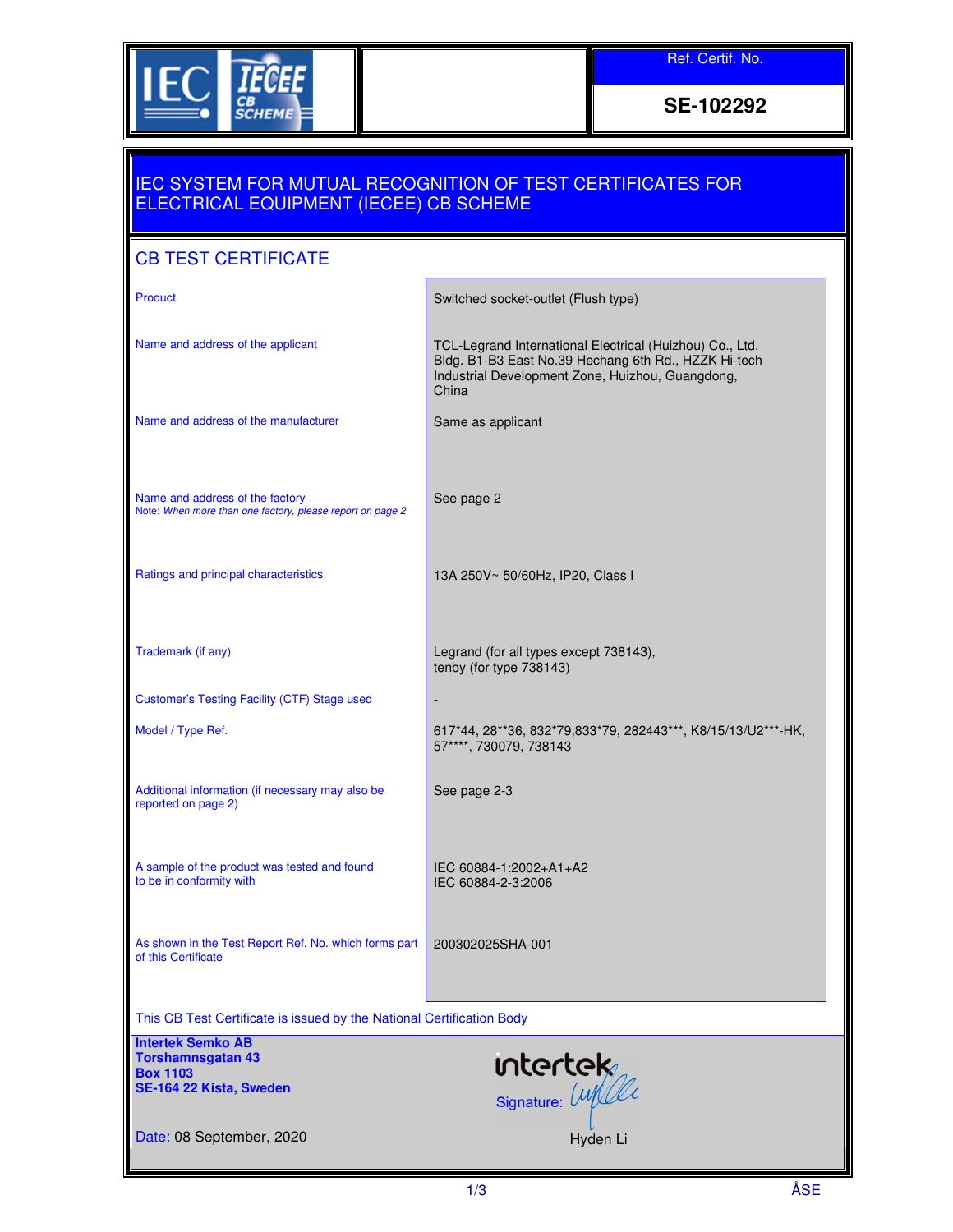Ref. Certif. No.



**SE-102292** 

## **Factories**

Legrand Electric Ltd Unit 12 No.1 Industrial Estate Medomsley Road, Consett County Durham, DH8 6SR United Kingdom

TCL-Legrand International Electrical (Huizhou) Co., Ltd. Bldg. B1-B3, East No.39 Hechang 6th Rd., HZZK Hi-tech Industrial Development Zone, Huizhou, Guangdong, China

## **Additional information**

Standard sheet: type G (Configuration of BS 1363-2)

13A 250V~ 50/60Hz, flush type, IP20, Class I, rewirable, two way Type G outlets (configuration of BS 1363-2), with shutters, with single pole switch, with USB charger which evaluated according to IEC 62368-1: 2018 which in conjunction with standard IEC 62368-3:2017 with report no 200302028SHA-001 and 200302028SHA-002, with plastic cover or metal cover, with design A or design B construction, see below for details:

| 617*44 | 617144<br>617344<br>617444 | design A construction,<br>with plastic cover with<br>arc transition chamfer.              | white colour<br>dark grey colour<br>brown colour |
|--------|----------------------------|-------------------------------------------------------------------------------------------|--------------------------------------------------|
|        |                            | with front cover without<br>embossing pattern, with<br>trademark "legrand"                |                                                  |
|        | 617644                     | design A construction,                                                                    | white colour                                     |
|        | 617744                     | with plastic cover with                                                                   | anthracite colour                                |
|        | 617844                     | angle chamfer, with front<br>cover with embossing<br>pattern, with trademark<br>"legrand" | ivory colour                                     |

| 28**36 | 281136 | design A construction, | white colour       |
|--------|--------|------------------------|--------------------|
|        | 283136 | plastic cover, with    | silver colour      |
|        | 283336 | trademark "legrand"    | pearl colour       |
|        | 283536 |                        | dark silver colour |
|        | 283936 |                        | champagne colour   |
|        | 282136 |                        | matt black colour  |

Date: 08 September, 2020 Signature:  $\text{Unif } \mathcal{U}$